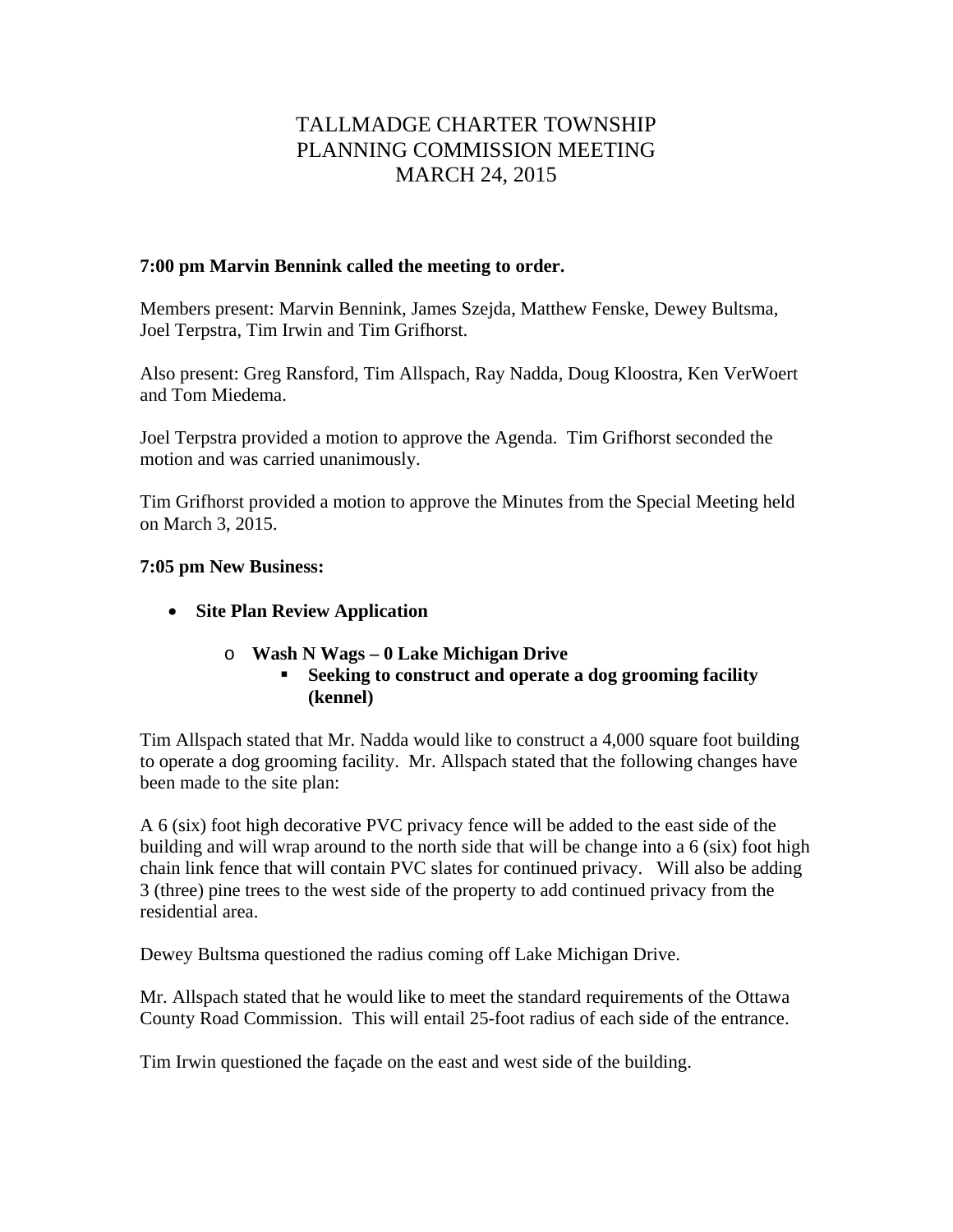Mr. Allspach stated that they could run the board and batten on the east and west sides of the building, keep the front façade cultured stone with the board, and batten siding. The roof will be a standing seam metal roof with asphalt shingles.

Joel Terpstra asked if they applicant will be required to pave to the lot line for the future development to the north.

Marvin Bennink asked if there were any comments from the Fire Chief.

Greg Ransford stated that he has to still review the plans and make his recommendations.

Joel Terpstra provided a motion to approve the site plan with the following conditions: The Easement agreement is revised to ensure that Wash – N- Wags pave the remaining road to the north lot line in the future. The Fire Chief's approval of the site plan; the west wall shall match the east wall with board and batten; slat material for fencing shall be revised and approved by the township planner. Tim Irwin seconded the motion and was carried unanimously.

# o **Nutra Pak – 197 Steele Street** n loca tion. **Seeking to construct 18,700 square foot addition**

Tom Meidema stated that Nutra Pak is looking to add an additional 18,700 square foot warehouse space to the current space.

Joel Terpstra asked about the fire-suppression.

Mr. Meidema stated that it would be an overhead sprinkling system that will run throughout the entire new construction since the current building is already sprinkled.

Matthew Fenske asked about water run off.

Mr. Meidema said that there would be gutters that run along the building that will lead into a catch basin that drains into a detention pond.

Joel Terpstra questioned if any more loading docks were going to be added to the new construction.

Mr. Meidema stated that there will not be anymore loading docks added.

Tim Irwin asked if the siding would continue to the new construction.

Mr. Meidema stated that the siding would match the current building.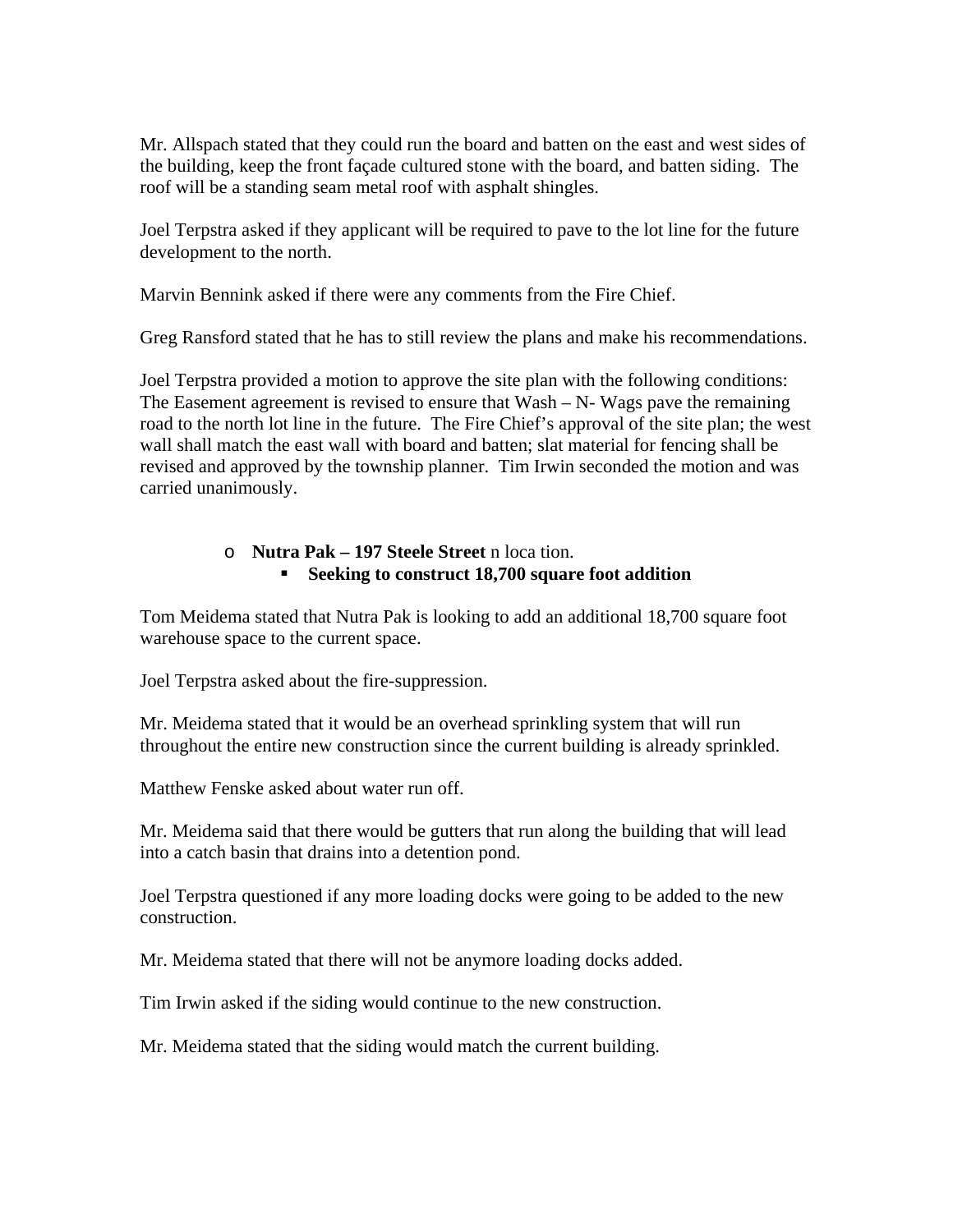Greg Ransford stated that they met all the landscape requirements through the township ordinance.

James Szejda provided a motion to approve the site plan as presented pending the Fire Chief's approval. Joel Terpstra seconded the motion and was carried unanimously.

# **Planned Unit Development**  o **Tallmadge Woods Condominium – Major Amendment application**

Mr. VerWoert presented a plan to start the Second Phase of Tallmadge Woods Condominiums. Mr. VerWoert stated that it is proposed to include some single-family condominium units. He also stated that the green space in-between each phase would be increased.

Marvin Bennink asked if the number of units has increased.

Mr. VerWoert did state that the number of units has increased to 63 units.

Matthew Fenske questioned if more streetlights will need to be added.

Mr. VerWoert stated that the streetlights would continue into the new development.

James Szejda questioned if the proper drainage will be added to the new phase of the condominium development.

Mr. VerWoert said that all of the proper drainage systems have been in place.

Joel Terpstra provided a motion to approve the preliminary PUD plan. Dewey Bultsma seconded the motion and was carried unanimously.

# **8:20 pm Planning Commission Comment:**

Discussions to place regarding the future Tallmadge Township survey that will be taking place and more information will be provided later.

#### **8:30 pm Adjournment:**

Joel Terpstra proved a motion to adjourn. Dewey Butlsma seconded the motion and was carried unanimously.